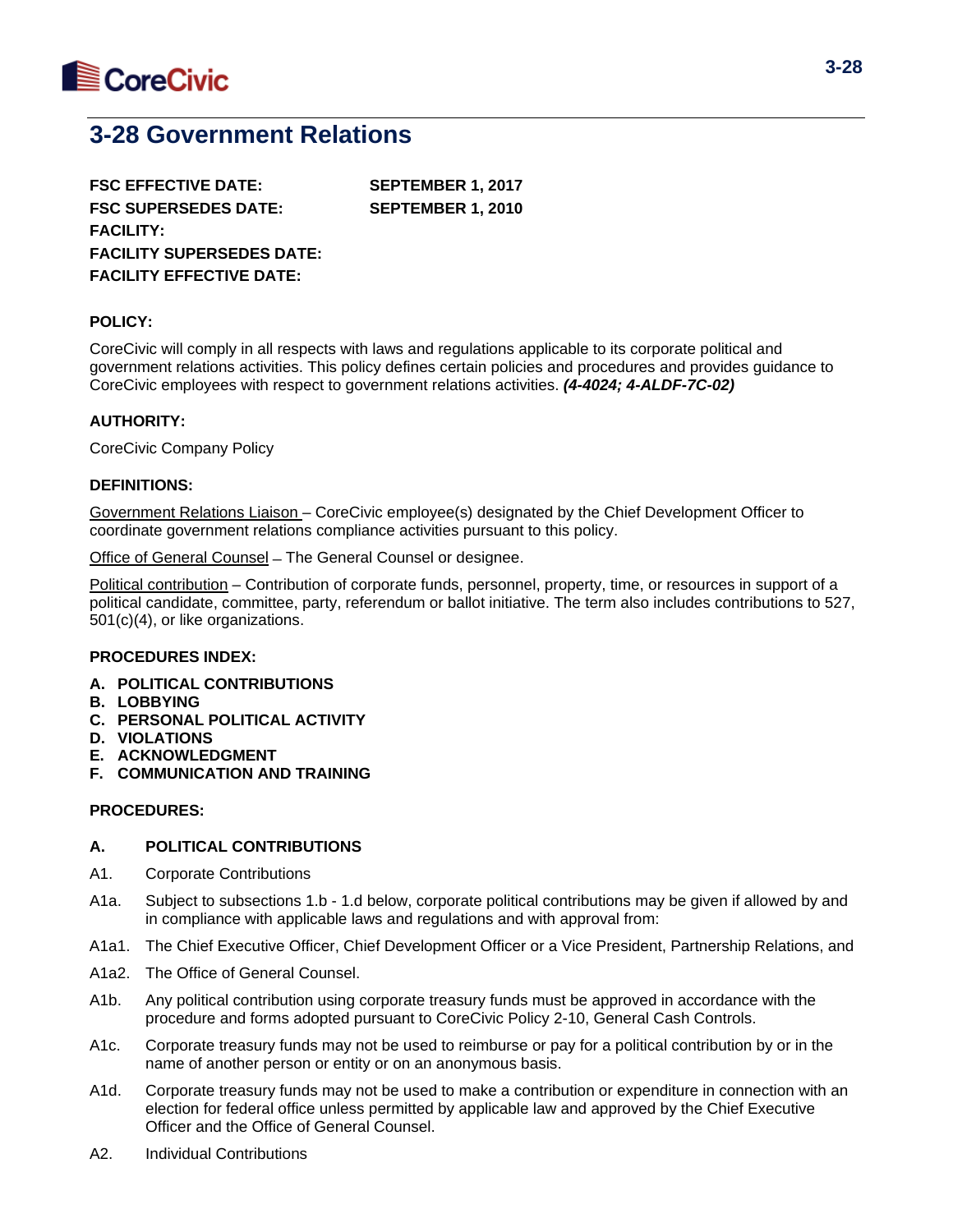- A2a. CoreCivic employees may make personal political contributions in their sole discretion. The decision as to whether or not to contribute is at the sole discretion of the individual and any decision not to participate shall have no impact on any personnel actions regarding such individual. Personal contributions should be made in compliance with applicable federal or state campaign finance laws.
- A2b. Under no condition will personal political contributions be reimbursed by the company or a facility or otherwise identified as a business expense by the individual making the contribution.
- A2c. Subject to the foregoing, the Government Relations Liaison may track contributions of certain individuals to help ensure compliance with applicable laws and regulations by such persons and to ensure compliance with "pay to play" laws.
- A3. Reporting of Contributions
- A3a. The Government Relations Liaison shall, in consultation with the Office of General Counsel, develop procedures to ensure that all corporate political contributions are properly documented, transmitted, and reported in compliance with applicable laws and regulations.
- A3b. The Government Relations Liaison shall consult with the Office of General Counsel prior to making a contribution in a jurisdiction where such procedures have not been developed (for example, because contributions have not previously been made in that jurisdiction) in order to ensure proper reporting.
- A4. Political Action Committees
- A4a. CoreCivic may establish one or more political action committees (PACs) to make political contributions in jurisdictions where such contributions are permissible.
- A4b. Any political action committee must be established in consultation with the Office of General Counsel and must be established and operate in compliance with applicable laws and regulations.
- A5. "Pay to Play"
- A5a. Pay to Play laws prohibit a corporation from entering into business arrangements or contracts with certain government entities if the corporation, its PAC, and/or certain covered directors, officers, employees and their family members make or solicit contributions. Contracting bans may last up to five (5) years. Even in states that do not have pay to play rules, a contribution may never be used to influence a decision by an officeholder or government employee.
- A5b. The company will comply with all pay to play laws and shall maintain procedures reasonably designed to ensure such compliance.
- A5c. Partnership Relations and Partnership Development employees are encouraged to consult with the Office of General Counsel whenever consideration is being given to pursuing business in a new jurisdiction in order to determine whether pay to play laws apply.
- A6. Board Reporting

The Office of General Counsel, with support from the Government Relations Liaison, shall prepare and submit a report on corporate political contributions to the Board of Directors or an appropriate committee thereof on at least an annual basis.

## **B. LOBBYING**

- B1. General
- B1a. For purposes of this policy, lobbying refers generally to contacts with legislative or executive officials or staff on behalf of the company for the purpose of influencing legislative or executive action. Lobbying laws vary by jurisdiction; accordingly, the laws and regulations of the particular jurisdiction must be consulted to determine whether an employee is engaged in lobbying.
- B1b. Only employees designated by the Chief Development Officer or a Vice President, Partnership Relations may engage in lobbying on behalf of the company.
- B1c. Only the Chief Development Officer or a Vice President, Partnership Relations may retain an outside lobbyist on behalf of the company.
- B2. Evaluation of Activities; Compliance Guidance; Lobbyist Reporting
- B2a. A CoreCivic employee who is engaged in or may engage in activity that could constitute lobbying must notify the Government Relations Liaison.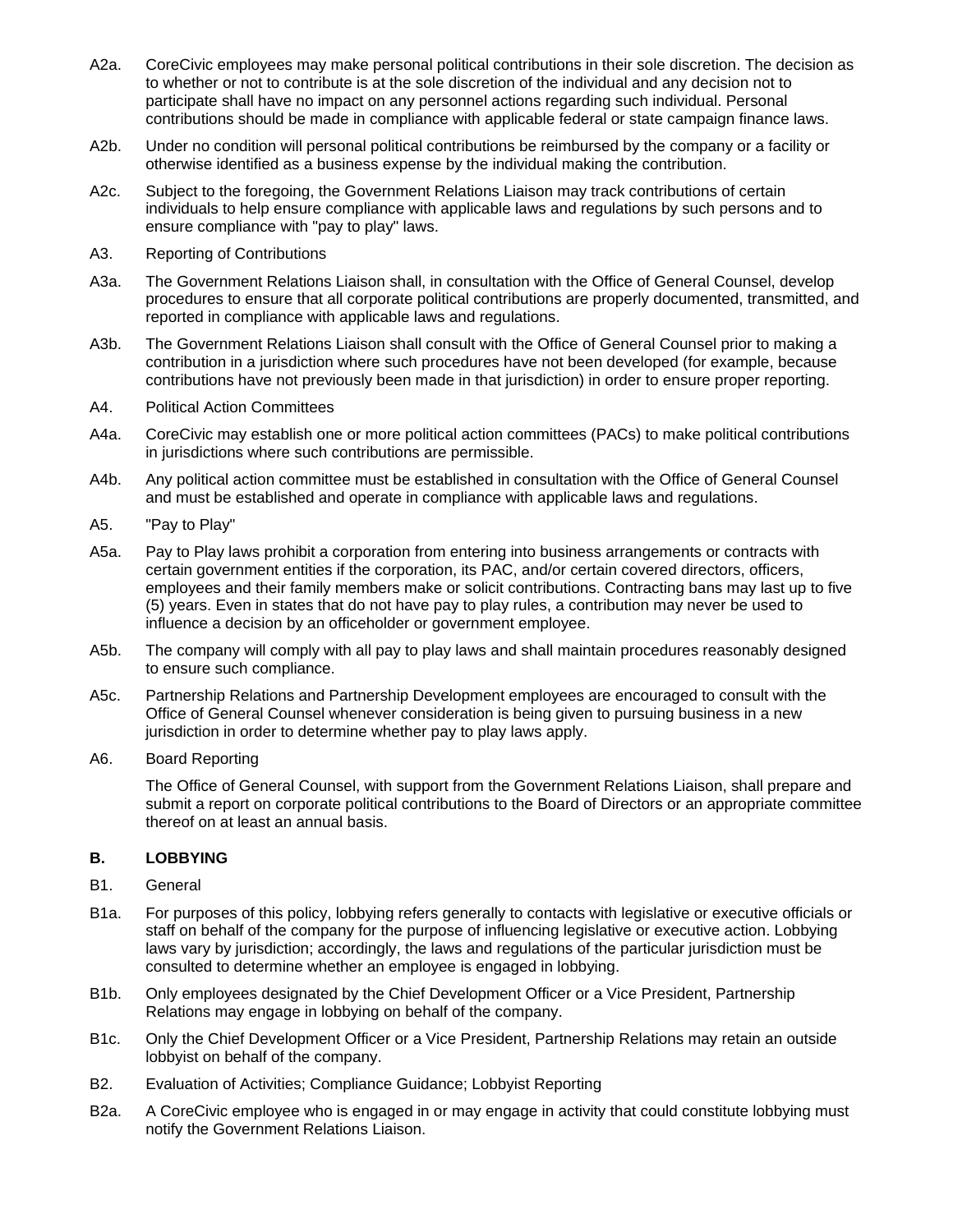- B2b. Upon receiving notice, the Government Relations Liaison shall consult with the Office of General Counsel or designee to determine whether registration as a lobbyist is required and to provide the employee guidance regarding applicable restriction and requirements.
- B2c. The Government Relations Liaison shall, in consultation with the Office of General Counsel, develop procedures to ensure that all required reports are filed in an accurate and timely manner with respect to CoreCivic and its registered lobbyists.
- B3. Political Communications; Grassroots Lobbying
- B3a. Political communications to company employees, stockholders or third parties and using company facilities, technology, personnel, or other resources must be submitted to the Office of General Counsel for review and approval.
- B3b. Grassroots lobbying may trigger registration or reporting obligations.
- B4. Contingency Fee Arrangements
- B4a. A majority of states prohibit arrangements for compensation based on the outcome of official action.
- B4b. Any agreement structured as a contingency fee or success fee arrangement must be approved in advance by the Office of General Counsel.
- B5. Prohibited Activity
- B5a. CoreCivic employees are specifically prohibited from attempting to influence decisions made by government officials regarding issues directly or indirectly related to inmate sentencing. This includes, but is not limited to, political communications, grassroots lobbying, and PAC contributions.

# **C. PERSONAL POLITICAL ACTIVITY**

- C1. Every employee is encouraged to participate actively in the political affairs of his or her community, state and country, and to stay informed on public issues and on the positions and qualifications of candidates for public office. However, each person should ensure that his or her personal political activities are lawful and separate from those of the company. In addition, this activity must not unreasonably interfere with such individual's ability to perform his or her duties for the company and must not be inconsistent with applicable laws, rules and regulations or company policy.
- C2. Any employee considering running for office or serving in government must consult with the Office of General Counsel before doing so.
- C3. Personal political contributions may be subject to review in compliance with section A.2, above.
- C4. Employees must be aware that personal political activity, if conducted using company facilities or resources, or on company time, could be deemed a corporate political contribution. Employees engaging in personal political activity must be aware of applicable rules and regulations and seek guidance prior to engaging in any such activity.

## **D. VIOLATIONS**

Violations of this policy may result in disciplinary action, up to and including termination of employment.

## **E. ACKNOWLEDGMENT**

- E1. Each CoreCivic employee will be provided a copy of this policy to read and is required to acknowledge receipt by signing the 3-28A Government Relations Acknowledgment form upon initiation of employment and any subsequent policy changes thereafter.
- E2. The Human Resource Representative or designee will be responsible for maintaining the 3-28A in accordance with Corecivic Policy, 3-9, Employee Records.

## **F. COMMUNICATION AND TRAINING**

Communications and training regarding this policy will be provided as determined by Ethics and Compliance.

## **REVIEW:**

This policy will be reviewed by the General Counsel, Ethics and Compliance, and the President/CEO on an annual basis or more frequently as needed.